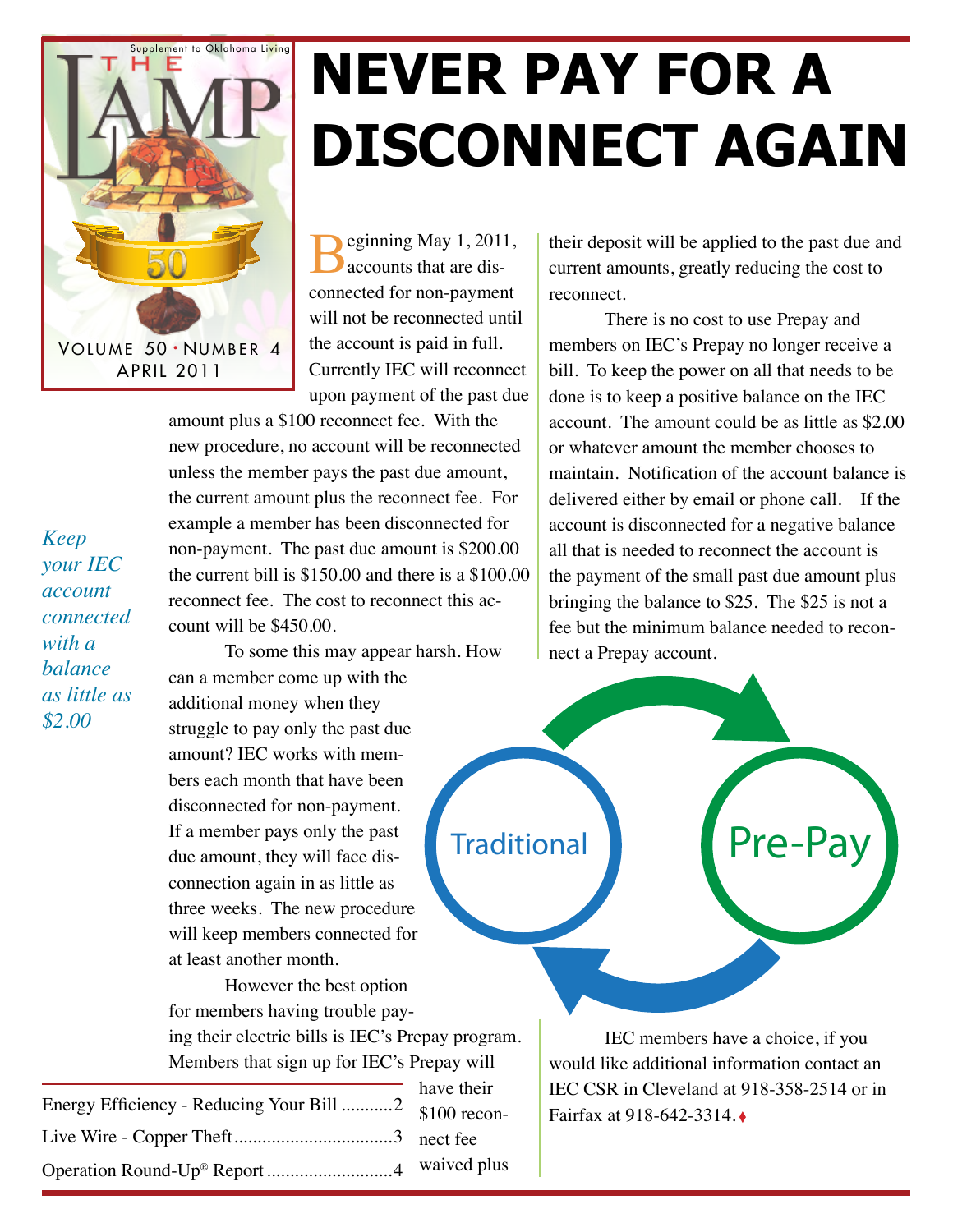# **Energy Efficiency**

#### Helping You Take a Bite Out of Your Electric Bill

When I go to the grocery store, I<br>carry a list with me. Otherwise<br>bound to forget something.<br>The same goes for the hardware stop carry a list with me. Otherwise, I'm bound to forget something. The same goes for the hardware store when I want to undertake some projects around the house. What materials do I need? And if the work involves weatherization, will it really help me save money on my electric bill?

Generally, the answer to that last question is a resounding "yes." Even small energy efficiency measures will save money. For as little as \$2, the cost of an outlet and switch plate insulator kit, you can begin to drastically improve comfort around your residence.

What areas should you focus on? Start with the basics: applying weather stripping and caulk around doors and windows; replacing traditional incandescent light bulbs with compact fluorescent light bulbs (CFLs); and insulating your water heater. Then look at some bigger expenditures: adding insulation to your attic, installing a programmable thermostat, and sealing duct work. You can find even more ways to save

on the U.S. Department of Energy's EnergySavers.gov. or visit togetherwesave.com to find out how little changes around the house add up to big savings.

We at IEC are committed to doing everything possible to keep your electric bills

affordable. And we're controlling costs through innovation—our energy efficiency programs are just one way we can help you manage your energy use.

For more information about these projects and other energy efficiency programs, visit IEC at www.iecok.com or call 918-358-2514. It's just one more way we're looking out

for you. ♦





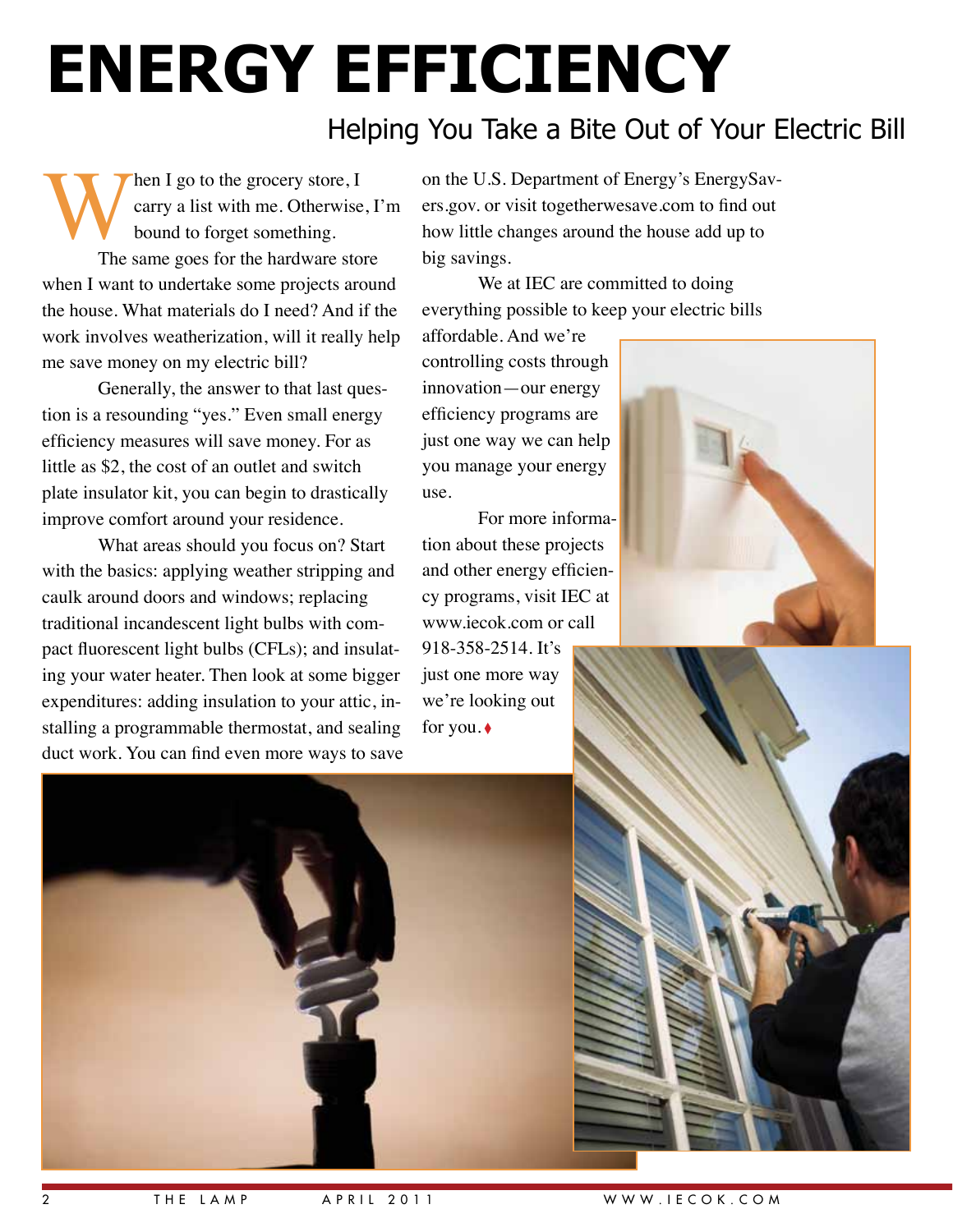# **LIVE WIRE**

ould you risk being hit by lightning for \$100? Seems a bit ludicrous, but hard economic times cause folks to do foolish things. It's hard to understand why people would put their life on the line for a few dollars.

Thefts of copper, aluminum, and bronze are on the rise. The cost for scrap copper goes up and down, but recently it's been on the rise—and so has theft. In January 2011 scrap copper sold for five times the amount it went for in 2001.

Thieves take copper from abandoned commercial buildings, empty homes, and most dangerously—at power substations. The thefts are very damaging to our infrastructure and equipment, causing outages and costly repairs. IEC needs your help to keep our equipment safe, prevent outages, and save lives.

 At an electric co-op here in Oklahoma last year, metal thieves took off with about \$100 worth of wire from a substation, but left behind a \$1 million repair bill after a fire destroyed regulators, switches, and a \$600,000 transform-

### Metal Theft Threatens Safety, Lives

er. More than 3,500 consumers were temporarily left in the dark.

There's also the potential for loss of life. Our linemen are highly trained professionals who understand the dangers of working with electricity and take proper safety precautions. To protect the public we surround our substations with secure fencing and post warning signs. But some thieves will not be deterred. In 2010, metal theft-related deaths occurred in North Carolina, West Virginia, Illinois, and Ohio. Many law enforcement officials believe that methamphetamine users are responsible for much of the problem.

We use copper in a wide variety of ways in the electric industry. We use copper to ground our equipment and even in the equipment we install. We use a lot of copper wire in our substations, where we step-down highvoltage electricity arriving from AECI power plants before it travels to your neighborhood. Then another transformer near your home—either mounted on a utility pole or in a green box on the ground—that lowers the voltage again so

> you can use the power at your home. Copper is an essential component every step of the way.

Please help us prevent these thefts. If you notice anything unusual, such as an open substation gate, open equipment, or hanging wire, call IEC immediately at (918) 358-2514. If you see anyone other than our utility personnel or contractors around substations or other electric facilities, call the police. ◊

*...metal thieves took off with about \$100 worth of wire in a substation, but left behind a \$1 million repair bill...*